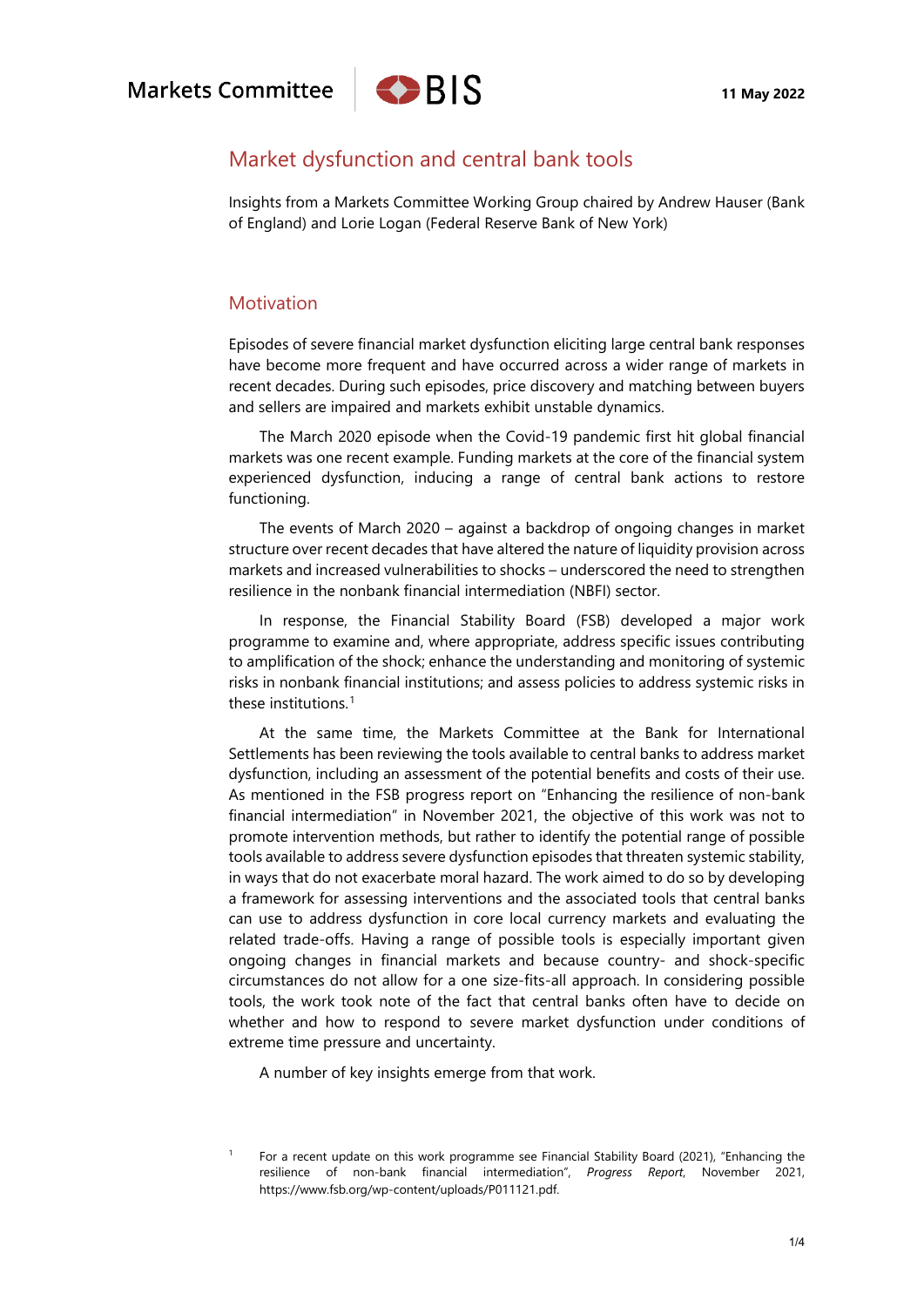## Benefits and costs of central bank interventions

In general, central banks have a strong interest in well-functioning financial markets, particularly for those lying at the core of the financial system, including government bonds and government-bond repurchase agreements, or 'repo'. Dysfunction in these core markets directly affects three key areas of central bank policy: monetary policy implementation, monetary policy transmission and financial stability. Market dysfunction has the potential to disrupt the flow of credit to the economy, thereby impacting real activity and price stability and, as a result, attainment of central banks' monetary policy goals.

Historically, central banks have used two broad types of tools to address dysfunction in core local currency markets: lending operations and asset purchases. Lending operations can be effective against core market dysfunction arising from funding liquidity pressures that would otherwise cause asset fire-sales or funding and market liquidity spirals. They can be implemented quickly and at scale with existing counterparties. Asset purchases can be effective at alleviating market dysfunction stemming from a broader range of causes than lending operations are able to address. In addition to providing liquidity, purchases act directly on market prices, affecting all holders of the relevant assets and helping to address breakdowns in price discovery due to asymmetric information. Asset purchases can also address dysfunction driven by balance sheet constraints, as purchases remove risks from market participants' balance sheets. In addition, they can be more targeted to specific asset classes or market segments.

Interventions to address market dysfunction are not without cost, and may expose the economic and financial system, central banks and government resources, to a range of risks. An overreliance on central bank interventions risks distorting market mechanisms and incentives as it can give rise to an underpricing of risk, and lead to moral hazard and potential increases in system-wide externalities. Interventions may also pose risks to central bank capital and taxpayers' funds. *In extremis,* central bank independence may also be at risk, especially for emerging market economies, if for example operations involving purchases of, or lending against government debt, lead to perceptions that a central bank's policy decisions may be unduly influenced by the government's financing needs (so-called 'fiscal dominance'). All these risks are typically greater for asset purchase programmes than for lending operations.

The downside risks and operational challenges of interventions to address market dysfunction differ for the two tools. Lending operations may entail sustained counterparty risk exposures, and when traditional intermediation channels are impaired, the effectiveness of lending operations may be limited as liquidity support provided by the central bank may not reach the affected market segment. For asset purchases, the potential to generate system-wide externalities and moral hazard, and risks to taxpayers' funds via the central bank balance sheet, are typically greater than for lending operations as the central bank acquires the full risk of purchased assets.

### The backstop principle

In light of these considerations, the Markets Committee has assessed that the key overarching principle for central bank interventions aimed at restoring market functioning is that they should act as backstops. That means on the one hand, in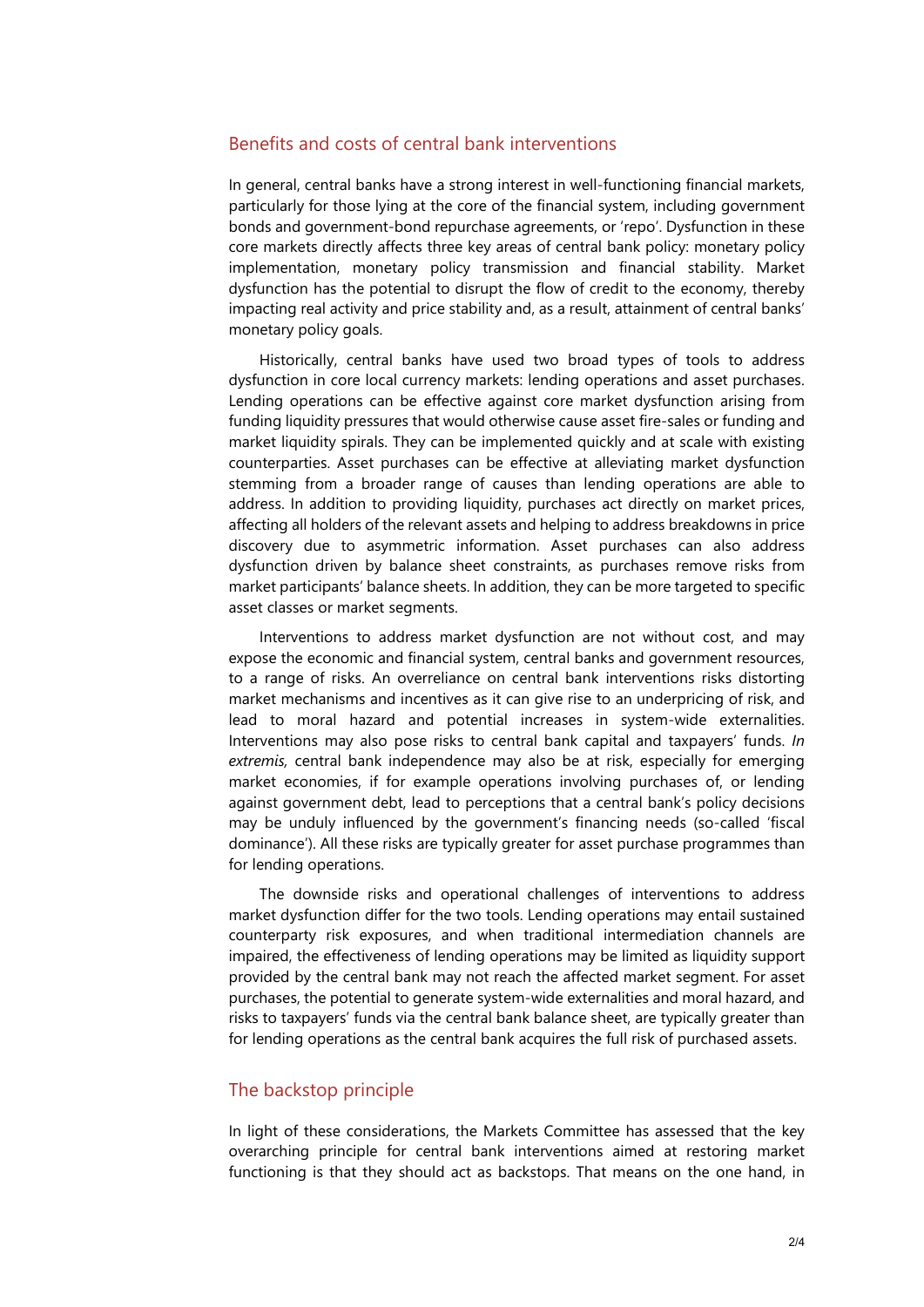situations where it appears likely that market dysfunction will have a material adverse impact on the real economy, central banks should consider using their ability to expand their balance sheets and provide liquidity in order to mitigate this impact. On the other hand, it means that central banks should aim under normal market conditions not to (i) interfere with price discovery or market determination of the allocation of resources; or (ii) substitute for the primary obligation of market participants to manage their own risks, reinforced through appropriate macro- and micro-prudential regulation and supervision.

Research confirms the economic importance of the backstop principle: given the potentially large welfare costs of severe market dysfunction, providing central bank backstops can be optimal when dysfunction emerges. But these actions need to be combined with the appropriate degree of regulation and supervision to limit the distortions to market mechanisms and incentives as well as the aforementioned risks to central banks and government resources.<sup>[2](#page-2-0)</sup>

In addition to ensuring the appropriate macro- and micro-prudential regulation and supervision, implementing the backstop principle in practice requires careful design of central bank interventions. One overarching consideration, for instance, is pricing, which may be used to make take-up unattractive to market participants in the absence of severe market dysfunction, limiting negative side effects and risks to the central bank. Another consideration for limiting negative side effects is that the timeframe of the intervention should broadly match that of the dysfunction or elevated risk of dysfunction. Tools can also be designed as a standing facility or as discretionary interventions, which brings various trade-offs and arguments speaking in favour and against the chosen direction. In general, effective communication is also paramount to the success of an intervention as it can reduce uncertainty, helping markets re-establish equilibria that support system-wide stability. This is especially important where dysfunction is driven by asymmetric information.

### Open issues and policy considerations

While the Markets Committee work helps to throw light on cross-cutting issues, open questions remain whether, and if so how, central banks may wish to evolve their backstop tools. In light of large differences in market structures and central bank mandates, answers must necessarily be country specific. And given ongoing changes and trends in the market ecosystems, a full evaluation of the trade-offs associated with different tools is likely to require a long-run work programme. But currently a number of issues stand out that could benefit from further analysis and discussions.

For lending operations, a key question, and one that has received public attention in some jurisdictions in the last year, is whether the central bank should consider expanding access that would allow additional market participants to borrow from it directly. From a high-level perspective, the Markets Committee work points to a trade-off. On the one hand, expanding counterparty access may enhance the effectiveness of lending operations by allowing market participants that are unable to obtain funding via traditional intermediaries to have direct access to the central bank's balance sheet. On the other hand, any expansion may pose operational and

<span id="page-2-0"></span><sup>2</sup> See eg Keister, T (2016): "Bailouts and financial fragility", *Review of Economic Studies*, vol 83, no 2, pp 704–36; or Jeanne, O and A Korinek: (2020): "Macroprudential regulation versus mopping up after the crash", *Review of Economic Studies*, vol 87, pp 1470–97.